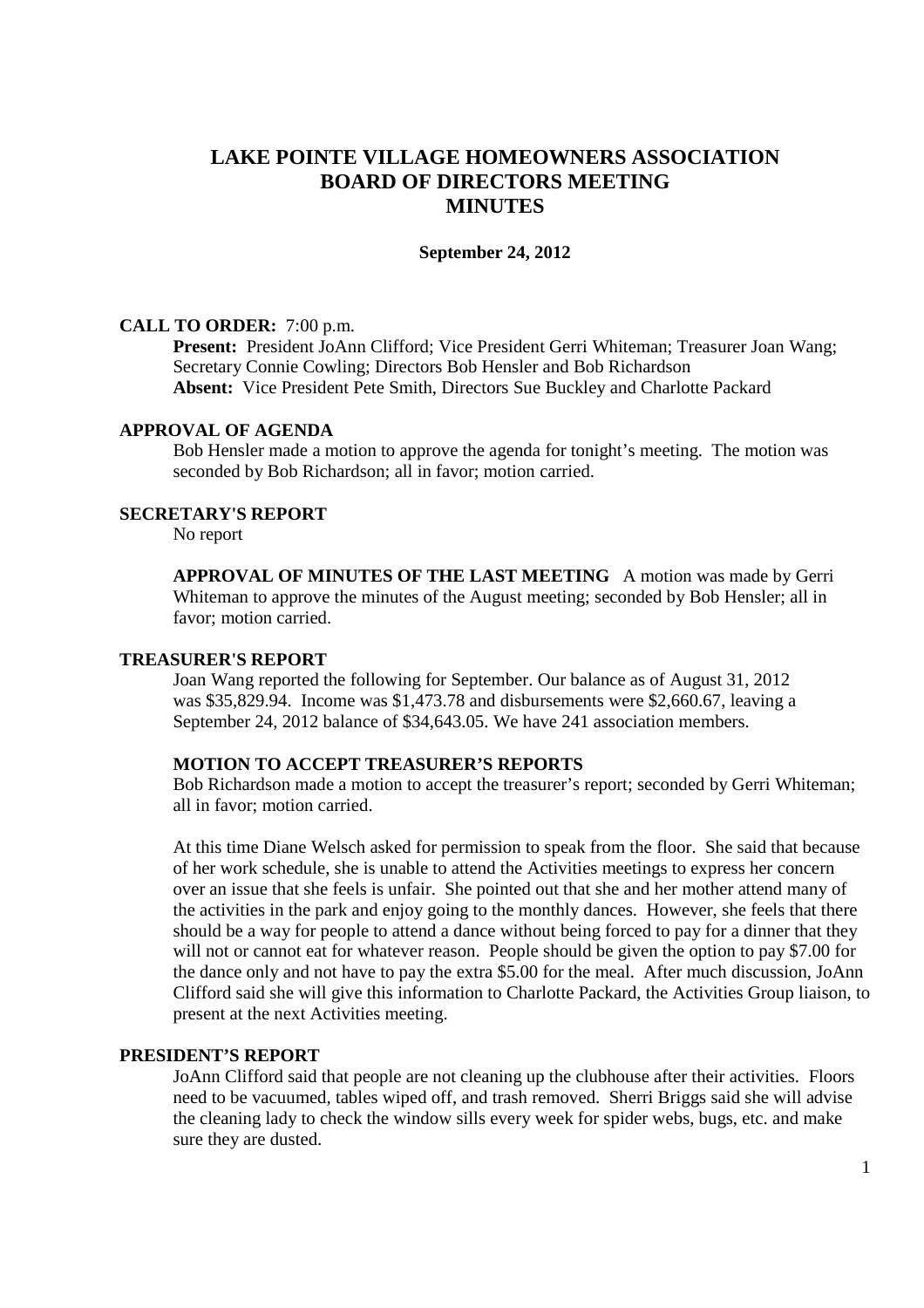# **UNFINISHED BUSINESS**

JoAnn then introduced Policy #14 - Home Show Vendors, which reads as follows:

 *"The Lake Pointe Village Board of Directors authorizes Vendors who have attended the most recent Home Show to return to the Lake Pointe Village Clubhouse to make a one-time presentation to our residents explaining their product or service. This must be done prior to the end of the year in which the Home Show took place. Door-to-door solicitation is not permitted."* 

 *"All arrangements for such presentations must go through the board member responsible for calendar scheduling to assure that it will not interfere with any activity already scheduled. It will be the responsibility of this board member to verify that the vendor had actually participated in the Home Show and is eligible to make a presentation. The board member will also be responsible for handling any and all posters, sign-up sheets, or announcements pertaining to the presentation (most information will come directly from the vendor)".* 

 Bob Hensler made a motion to adopt Policy #14; motion seconded by Joan Wang; all in favor; motion passed.

 Gerri Whiteman said that she talked to the company that has agreed to publish our monthly newsletter. They will print a newsletter for every resident. After much discussion, Bob Richardson made a motion to turn over the publishing of our newsletter to Community Media; motion was seconded by Bob Hensler; all in favor; motion carried. They will take over in January 2013.

# **COMMITTEE REPORTS**

| <b>Activities</b> | No report |
|-------------------|-----------|
|-------------------|-----------|

**Blood Bank** The blood mobile will be here on Saturday, September 29, 2012.

**FMO/LIC** No report

#### **Management**

 **Relations** There was some discussion regarding the piece of exercise equipment which "disappeared" last Thursday night from the fitness room. Sherry will talk to Ron Achille regarding ways to secure all of the equipment. There was agreement that the door to the fitness room should be locked along with all the doors in the clubhouse every night.

> Joan Wang asked if there was a way to block off the road at the dip on Lake Huron Drive where there is so much deterioration. Sherry said she will talk to Ron about this issue and hopefully they will have someone come out and see what can be done to alleviate this problem.

**Nominations** Bob Richardson said that people have signed up to run for every office except the secretary's position.

**Welcome** No report